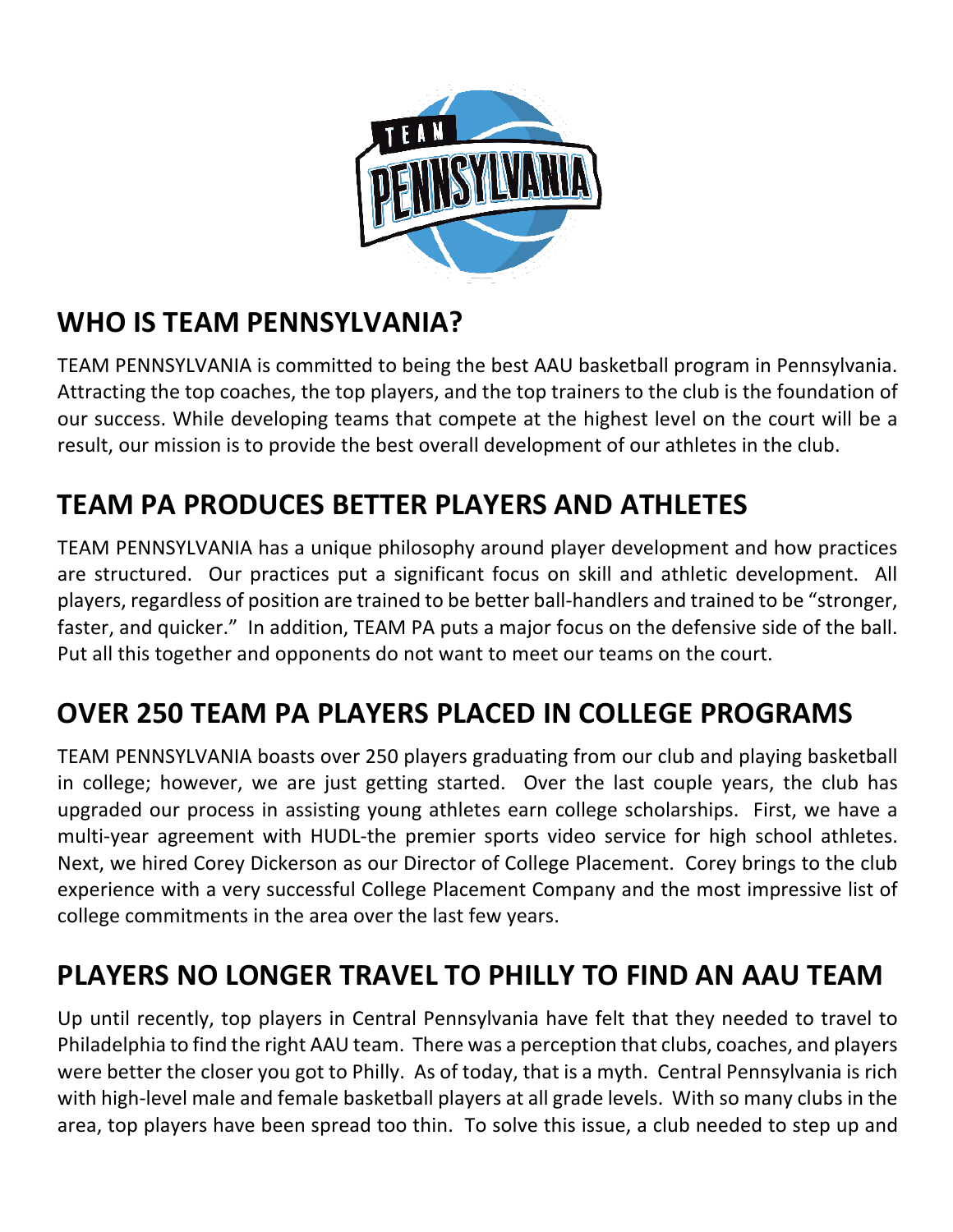be a one-stop shop for all top players and create the best teams with the best players in Central Pennsylvania. That club is TEAM PENNSYLVANIA.

### **MEET OUR TEAM:**

#### **Greg Cavoli - Owner and President**



Greg Cavoli took over Team Pennsylvania in September of 2021 as the Owner and President. Over the last fifteen years Greg has: coached and trained players at every level, ran the Team PA Board, and currently runs the local grade school travel program. Greg has enjoyed a 30-year career as the General Manager of Enterprise Rent-A-Car in Central Pennsylvania. Greg and his wife Andrea, own one of Team PA's training facilities; The Cavoli Barn.

#### **Taylor Dippery - Director of Operations**



Taylor Dippery has been part of Team Pennsylvania for almost a decade and is the "motor" that makes the club run so well. She has become an expert throughout the AAU Basketball landscape and has played a major role in all club decisions. Taylor was recruited to play wheelchair basketball at Illinois University and has become a top coach and trainer on the girls-side of the program. She also is the Head JV Girls Coach at Bishop McDevitt and works for the Commonwealth during the day.

#### **Corey Dickerson – Director of Player Development and College Placement**



Corey Dickerson has been the top name in Central PA in the areas of player development and college placement. He has run his own fitness training business and college recruitment company. Corey was an elite player in Philly at the high school and AAU level. He played at Kings College where he is a member of their Hall of Fame and still holds the all-time scoring record with over 2000 points. He then went on to play professional basketball.